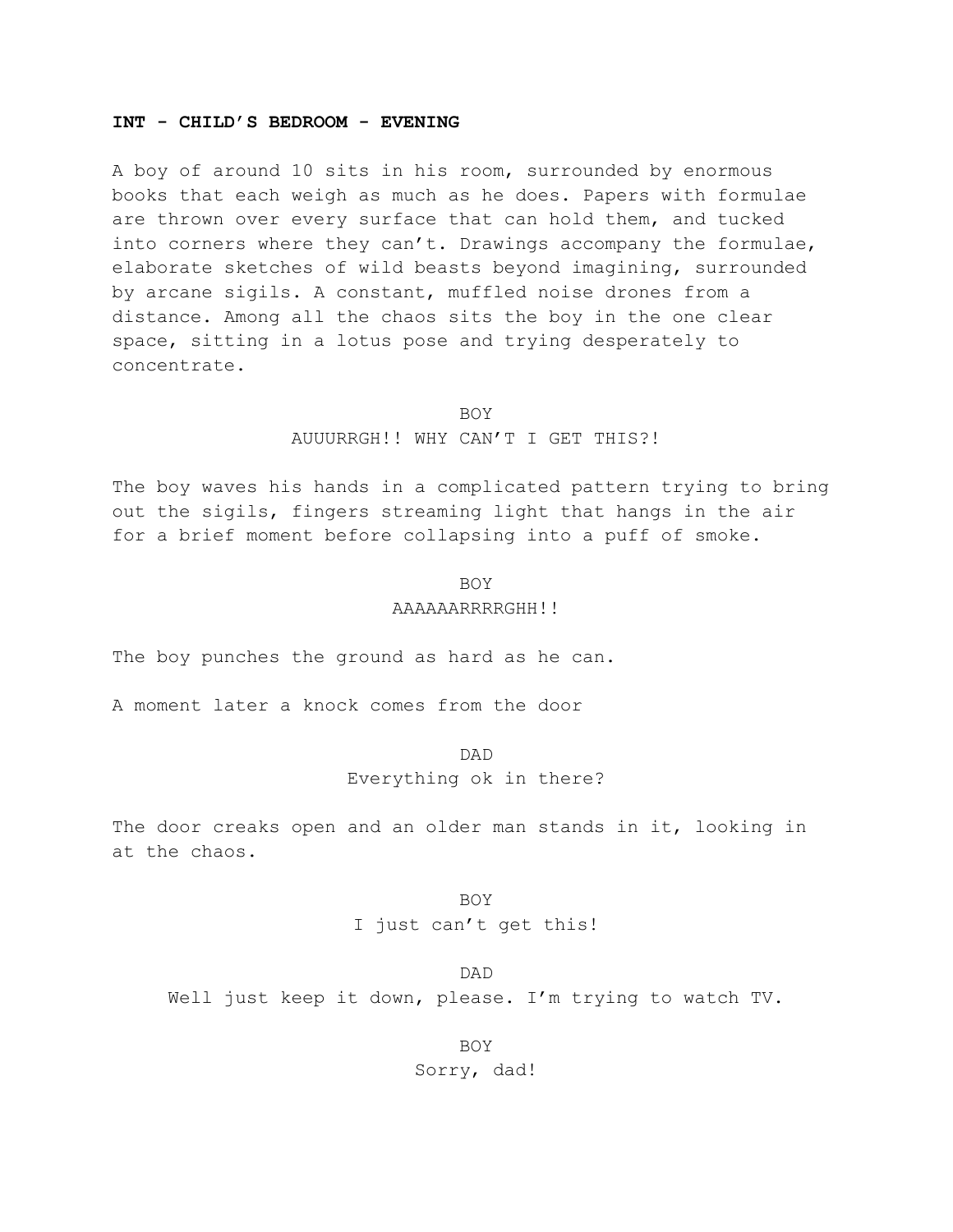The door closes, leaving the boy to his works. The volume from the TV goes up and we start to hear military gunfire through the walls. The boy tries to focus his mind on what he's doing but each time he does, another explosion bursts loudly through the door frame, breaking his concentration. This continues over and over again as time passes and evening turns to night and still the boy has not manifested anything despite his continued work.

The boy focuses all of his will into a new casting, very nearly creating a small creature out of thin air when suddenly a round of gunfire cuts through the air, shattering his concentration.

The boy tentatively pokes his head out of the door to see his father sitting in front of a TV, surrounded by action movies just as the boy is surrounded by books and formulas.

> BOY Dad? Could you turn the TV down a little, please?

DAD Oh, sorry, are low-brow action movies interrupting your brilliant research?

BOY No, I just can't concentrate. Some of the explosions are kinda loud.

DAD I don't know why you're wasting your time with that stuff anyway. It's not like we can afford a magic school, you know?

Just learn to be a mechanic, like me! We've always got jobs at the shop!

> BOY I know dad. I just–

> > DAD

You'll be happier there anyway. Mages don't get paid enough. Always starving for their work cause they're so convinced They should be worth more than anyone's willing to pay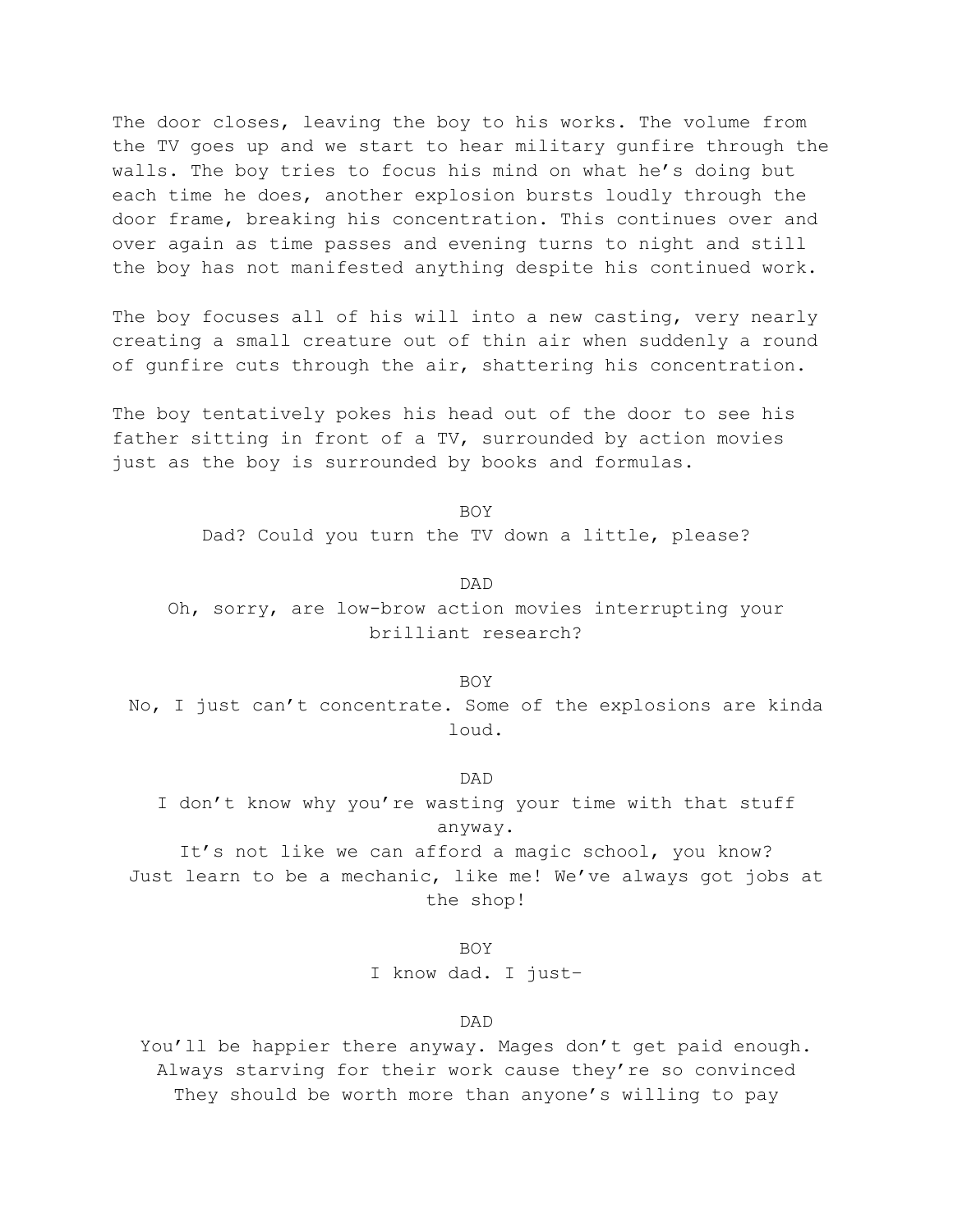#### DAD (CONT'D)

# It's just not a very practical career path. You should go into something with more consistent–

The boy closes his door slowly and quietly as another round of gunfire drowns out his father's ranting about how insecure and feminine magic makes young men, and how they all just wind up face down in the gutter eventually, depressed and drugged out because of their poor choices.

The boy grabs a book out of frustration, throwing it across his room, pages flying in every direction and landing among all the rest. He sits down again in his little circle of clear space, pushing aside the new pages that drifted there. He begins to draw more sigils in the air. He fails once again.

He almost screams, but keeps it in, looking at the door. He boils inside instead, quietly. His arms wave furiously and silently through the air as he kicks pages wantonly. He grabs a page and draws a sigil on it, setting it on fire. He draws other random sigils in the air, blasting pages around his room with air magic or turning pages to stone. His rage builds as he throws symbols in every direction he can, unthinkingly, until he accidentally combines one last sigil and lightning arcs in a circle, forming a portal in the air.

He stops, staring at the window cut in the air. On the other side is a beautiful green landscape of rolling hills with a glorious, bejeweled tower glinting in the sunlight. The boy looks at the portal in awe, studying the sigils he had combined and writing them into a notebook. As he writes the last of them down, the portal flickers and winks out of existence.

He looks at his notebook and begins copying the sigils again, drawing them in the air where the portal was just a moment ago. As he finishes the last one, a new portal opens, the same landscape appears as a breeze blows over the glade. He sticks a hand through as another knock rings out on his room's door.

Hey! It's 9 o'clock, time for The Late Show.

#### DAD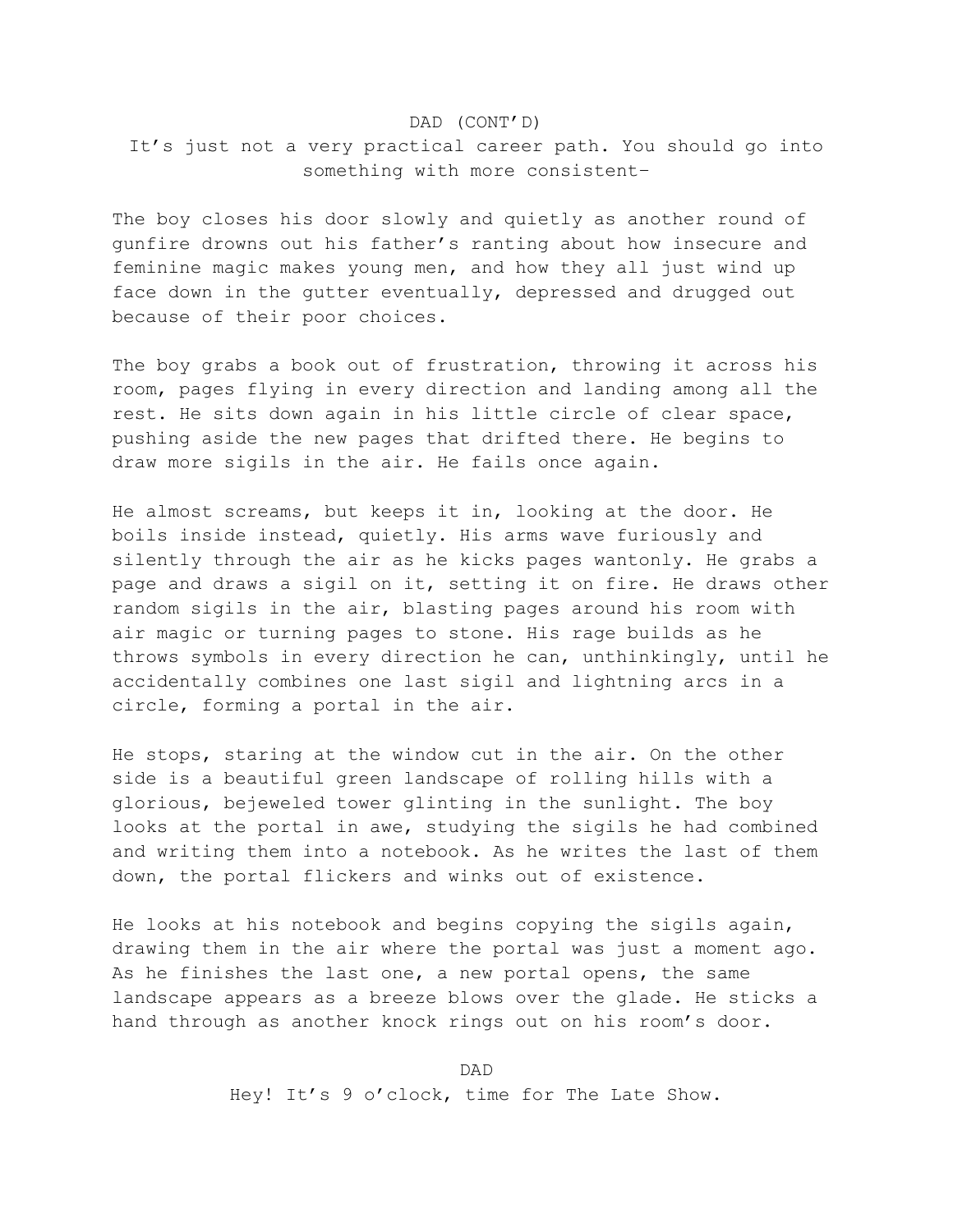## BOY

## But dad I just got this working finally

The door to his room opens and his dad sticks his head in again.

DAD

Hey, I know it seems silly to you now But this is our time for each other You'll look back on this one day and realize Just how important it is to spend time with family

The boy looks at his portal, which his dad still hasn't bothered to so much as glance at, and waves an arm to dispel the sigils from the air, closing it once again. The boy walks into the living room and sits dutifully on the couch, pretending to watch TV while looking over his shoulder back at his room.

### TV ANNOUNCER

Today we're speaking with Xel'Tath The Wizened Headmaster of the Cal'Arr Wizards Coven Xel'Tath, tell our viewers a bit about your school

The boy looks up at the TV to see a photograph taken of the tower he'd just seen through his portal. The boy's eyes open wide and his attention focuses raptly onto the screen.

## XEL'TATH

Well, Mary, thanks for speaking with me today. Cal'Arr represents the finest magic academy in the world Accepting students from all walks of life The only entry requirement is that you find the tower yourself

## MARY (TV ANNOUNCER)

And what do you say to concerned parents about The allegation that your school steals children from their homes

#### DAD

Filthy mages always breaking into peoples' homes See, son? These degenerates kidnap children Probably force them to work in labor camps, ya know?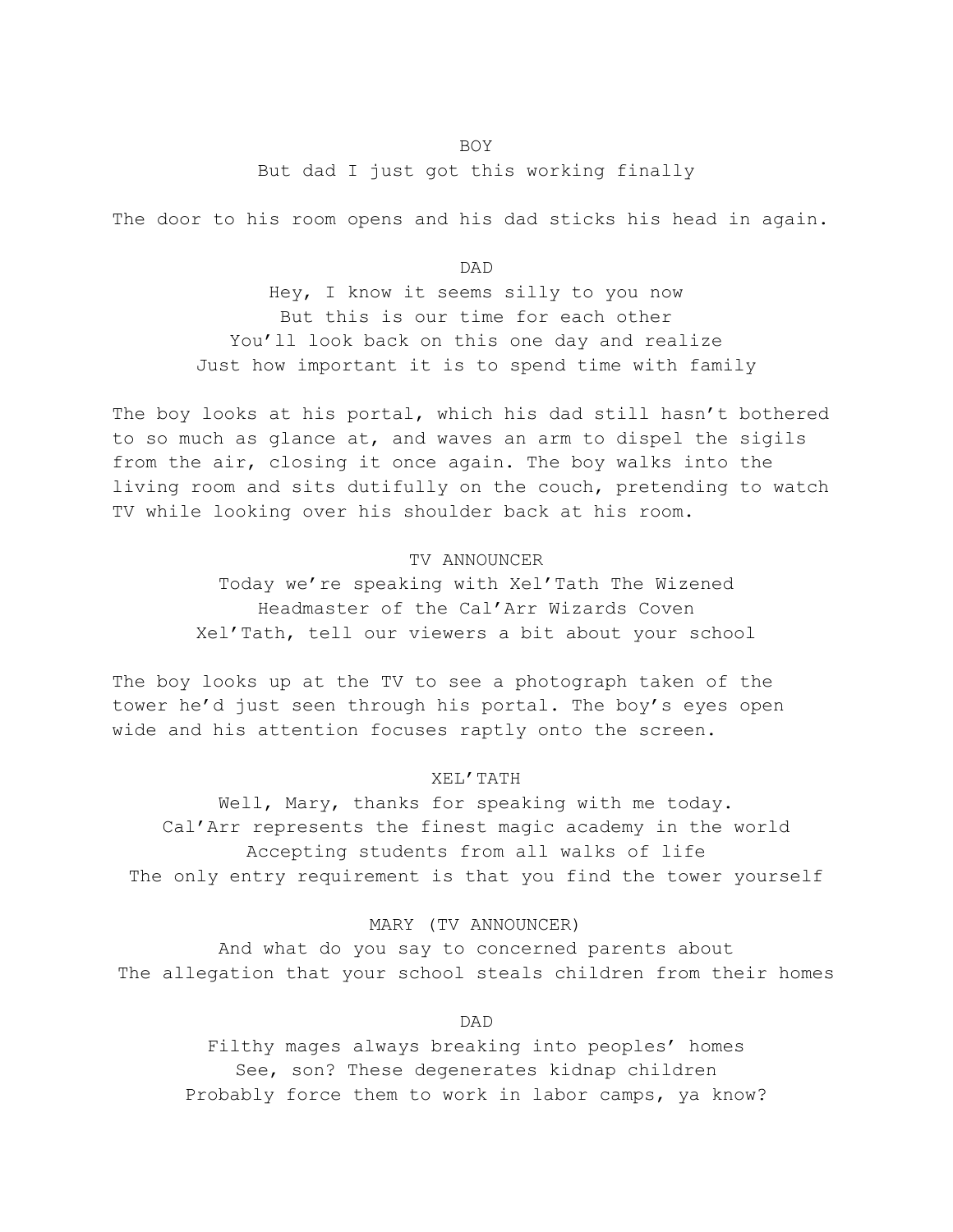DAD(CONT'D) It's all just a racket to turn people into communists!

BOY

But dad, Mrs Johnson used to be a wizard

DAD

And she quit! Like any sensible person does. She gave up on that nonsense and accepted light into her heart! You just need to live life by the light And all your problems will be solved I promise. I've been there and done that. You'll come to understand it all when you're older.

#### XEL'TATH

Categorically untrue, once again Just completely baseless

> BOY I don't really think–

His dad presses a button and the TV switches back to an action movie instead

DAD

Sick of hearing that bearded idiot Guess we'll just have to bond over an action movie! This'll be good for your brain anyway Teach you how a man is supposed to act!

The boy looks at the TV with a disgusted expression, and then back at his room with longing, but then settles in with resignation to watch this generic action movie.

The boy sits, mindlessly staring at the TV while some muscle-bound meathead with fifty six guns strapped across his body drives an enormous monster truck across the bodies of hundreds of robed wizards.

The boy's eyes glaze over and he falls asleep.